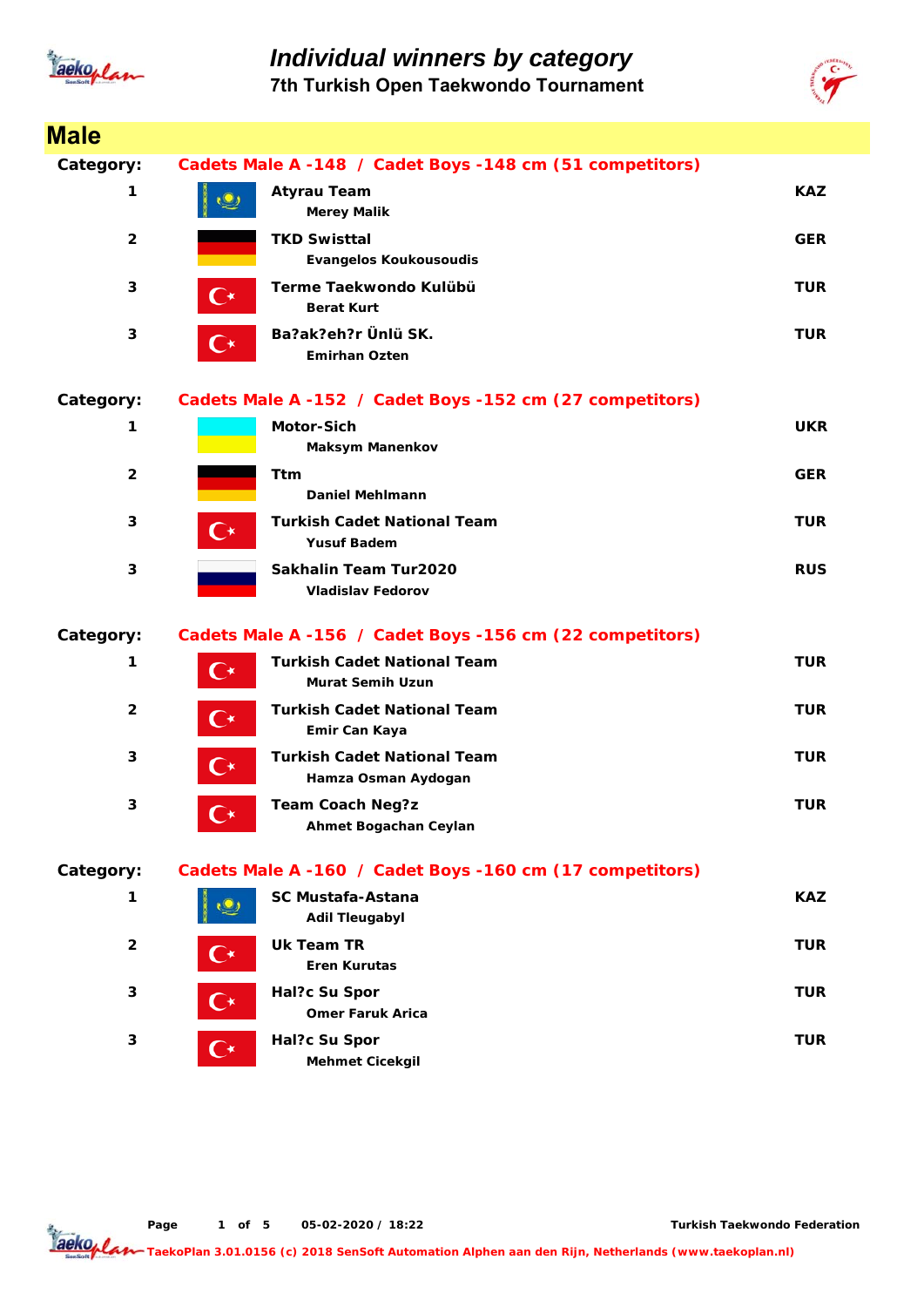

### *Individual winners by category*

**7th Turkish Open Taekwondo Tournament**



| <b>Male</b>             |                      |                                                                |            |
|-------------------------|----------------------|----------------------------------------------------------------|------------|
| Category:               |                      | Cadets Male A -164 / Cadet Boys -164 cm (24 competitors)       |            |
| 1                       |                      | Samara Region Psk"olimpian"""<br>Tundzhai Salamov              | <b>RUS</b> |
| $\overline{2}$          | С×                   | <b>Turkish Cadet National Team</b><br><b>Yusuf Bilgin</b>      | <b>TUR</b> |
| 3                       | $\mathbf{C}^{\star}$ | Kucukcekmece Yildizlar GSK.<br>Ahmet Metehan Akkuzu            | <b>TUR</b> |
| 3                       | $\mathbf{C}^\star$   | <b>Serkan Tok SK</b><br>Murat Ege Kabak                        | <b>TUR</b> |
| Category:               |                      | Cadets Male A -168 / Cadet Boys -168 cm (8 competitors)        |            |
| 1                       | $\mathbf{C}^{\star}$ | <b>Turkish Cadet National Team</b><br><b>Ceyhun Can Munyas</b> | <b>TUR</b> |
| $\overline{2}$          | $\mathbf{C}^\star$   | <b>Turkish Cadet National Team</b><br>Kazim Ozdogan            | <b>TUR</b> |
| 3                       |                      | Condor 2000<br><b>Mario Nikolov</b>                            | <b>BUL</b> |
| 3                       | $\mathbf{C}^{\star}$ | <b>Turkish Cadet National Team</b><br>Hasan Furkan Mutlu       | <b>TUR</b> |
| Category:               |                      | Cadets Male A -172 / Cadet Boys -172 cm (18 competitors)       |            |
| 1                       | $\mathsf{C}^\star$   | <b>Turkish Cadet National Team</b><br>Abdulkadir Inan          | <b>TUR</b> |
| $\overline{\mathbf{2}}$ | C∗                   | Kapadokya Meslek Yüksek<br>Kerem Burkay Asci                   | <b>TUR</b> |
| 3                       | C∗                   | <b>Turkish Cadet National Team</b><br>Selim Iskender           | <b>TUR</b> |
| 3                       | ⊆∗                   | <b>Turkish Cadet National Team</b><br><b>Yusuf Turan</b>       | <b>TUR</b> |
| Category:               |                      | Cadets Male A -176 / Cadet Boys -176 cm (13 competitors)       |            |
| 1                       |                      | <b>Strømmen TKD</b><br><b>Alexander Plaipetch-Unes</b>         | <b>NOR</b> |
| $\overline{2}$          | $\mathbb{C}^*$       | <b>Turkish Cadet National Team</b><br><b>Ahmet Nalcioglu</b>   | <b>TUR</b> |
| 3                       | (  ∗                 | Kucukcekmece Yildizlar GSK.<br><b>Baran Efe Ozcan</b>          | <b>TUR</b> |
| 3                       | C*                   | Turkish Cadet National Team<br>Selim Emir Kum                  | TUR        |

**Page o 2 f 5 05-02-2020 / 18:22**

**Turkish Taekwondo Federation**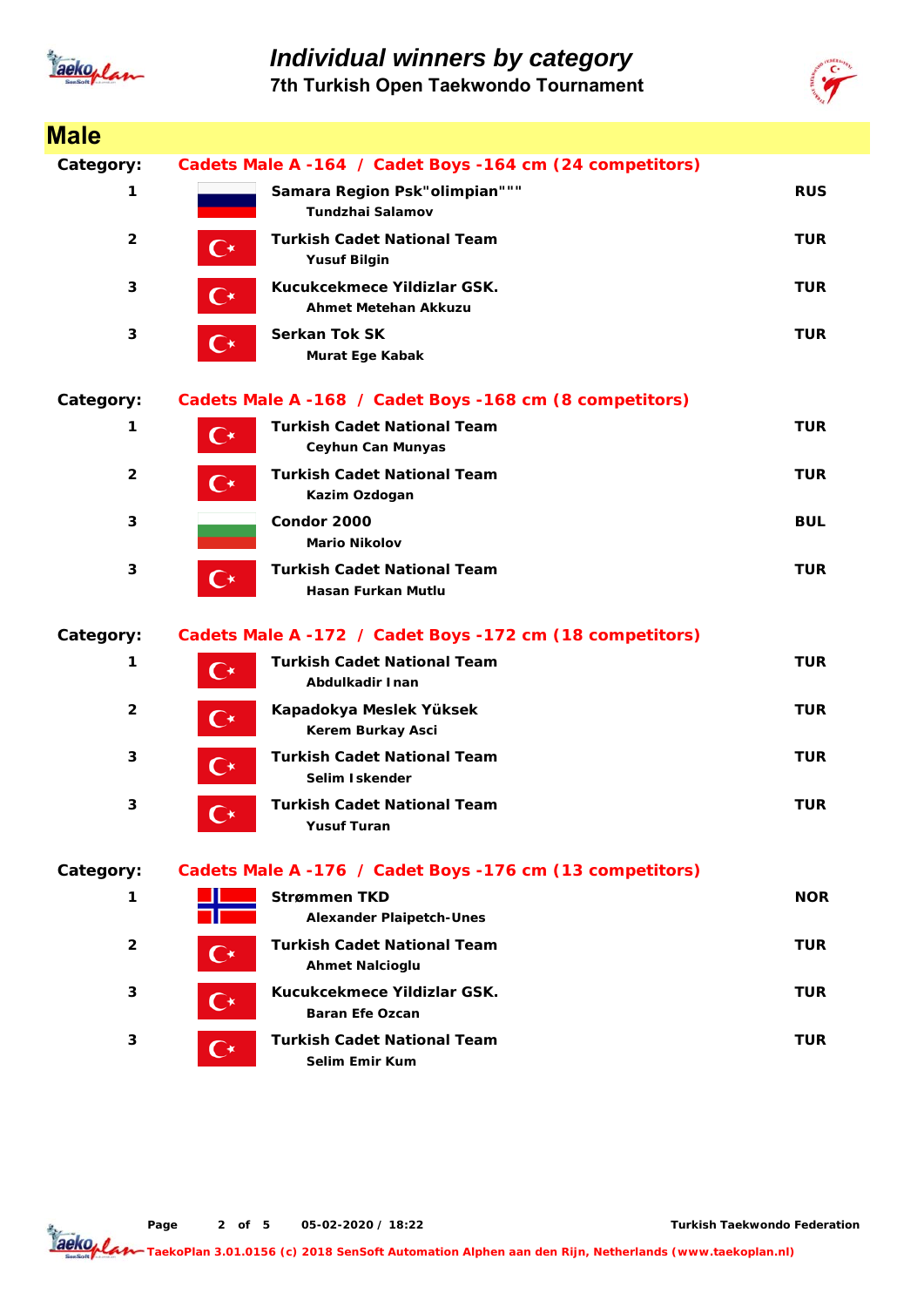

**Male**

# *Individual winners by category*

**7th Turkish Open Taekwondo Tournament**



| סוטוס          |                      |                                                                    |            |
|----------------|----------------------|--------------------------------------------------------------------|------------|
| Category:      |                      | Cadets Male A -180 / Cadet Boys -180 cm (7 competitors)            |            |
| 1              | $\mathbf{C}^\star$   | <b>Turkish Cadet National Team</b><br><b>Ugur Dekli</b>            | <b>TUR</b> |
| $\overline{2}$ | $\mathbf{C}^{\star}$ | <b>Girne Spor</b><br><b>Ertugrul Celik</b>                         | <b>TUR</b> |
| 3              | $\mathbf{C}^{\star}$ | Kapadokya Meslek Yüksek<br><b>Bahattin Batuhan Bas</b>             | <b>TUR</b> |
| 3              | $\mathbf{C}^*$       | <b>Serkan Tok SK</b><br><b>Turan Efe Ekim</b>                      | <b>TUR</b> |
| Category:      |                      | Cadets Male A +180 / Cadet Boys +180 cm (6 competitors)            |            |
| 1              | $\mathsf{C}^\star$   | Çerkezköy Güzel Spor Kulübü<br>Muhammed Bugrahan Akbabaoz          | <b>TUR</b> |
| $\overline{2}$ | $\mathbf{C}^{\star}$ | <b>Turkish Cadet National Team</b><br><b>Furkan Ozen</b>           | <b>TUR</b> |
| 3              | $\mathbf{C}^{\star}$ | 2020 Buca Beled?yes? ?ZM?R Turkish Open<br><b>Toprakcan Turgut</b> | <b>TUR</b> |
| 3              | ⌒∗                   | Bursa Buyuksehir Belediyesi SK<br><b>Ihsan Bayraktar</b>           | <b>TUR</b> |
|                |                      |                                                                    |            |

**Page o 3 f 5 05-02-2020 / 18:22**

**Turkish Taekwondo Federation**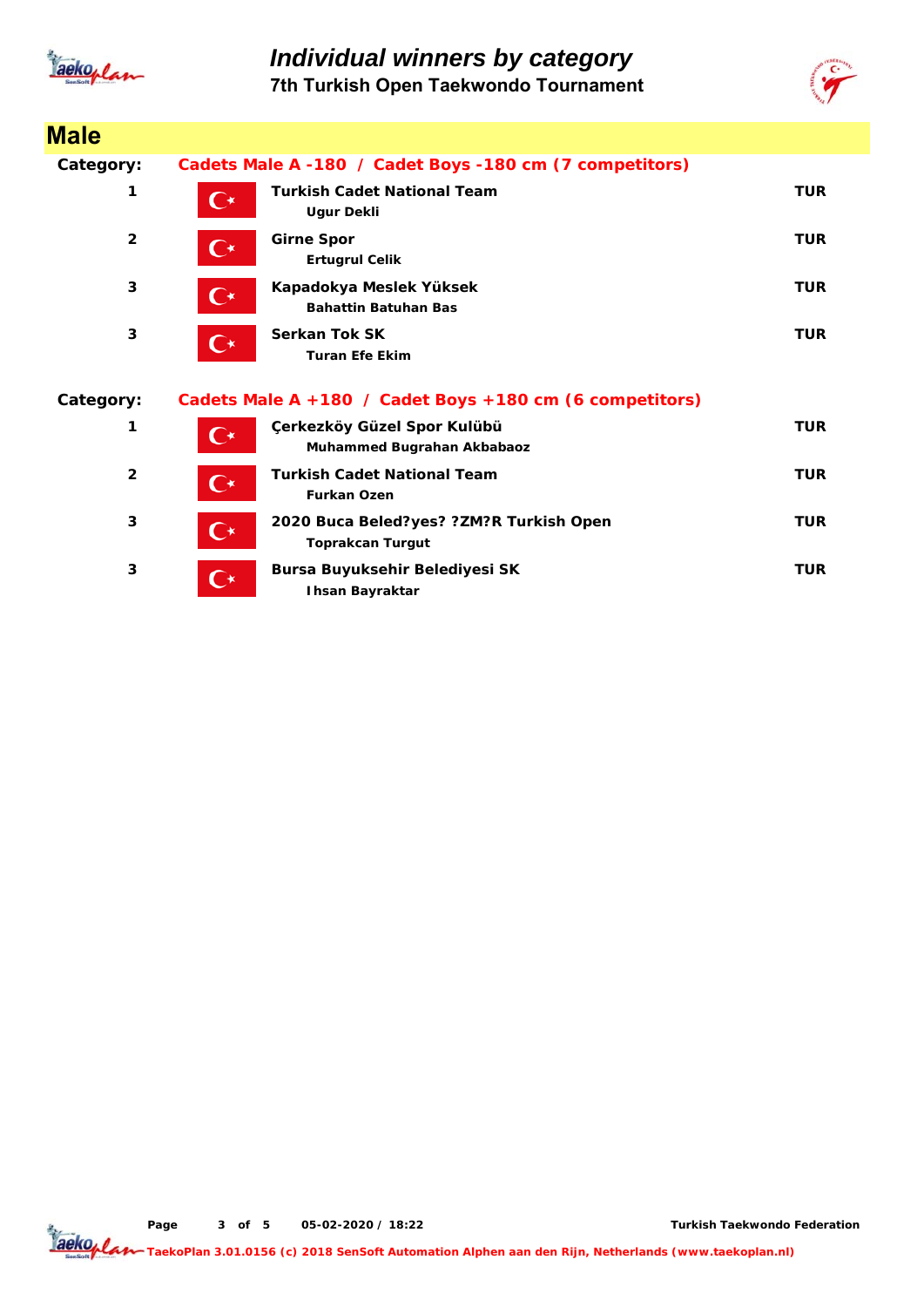

### *Individual winners by category* **7th Turkish Open Taekwondo Tournament**



| Female         |                      |                                                             |            |
|----------------|----------------------|-------------------------------------------------------------|------------|
| Category:      |                      | Cadets Female A -144 / Cadet Girls -144 cm (8 competitors)  |            |
| 1              | С∗                   | <b>Turkish Cadet National Team</b><br><b>Nehir Genis</b>    | <b>TUR</b> |
| $\overline{2}$ | $\mathbf{C}^\star$   | <b>Mersin Zirve Spor Kulubu</b><br>Ayse Orhan               | <b>TUR</b> |
| 3              | C∗                   | My Club Is Not Listed<br>Zeynep Arzuman                     | <b>TUR</b> |
| 3              |                      | <b>TKD Martinerois</b><br>Neila Soualmia                    | <b>FRA</b> |
| Category:      |                      | Cadets Female A -148 / Cadet Girls -148 cm (16 competitors) |            |
| 1              | $\mathbf{C}^{\star}$ | Simya Koleji<br>Aleyna Zulfi Durmus                         | <b>TUR</b> |
| $\overline{2}$ | C∗                   | Csk<br>Sehrazat Sahpaz                                      | <b>TUR</b> |
| 3              | $\mathbf{C}^\star$   | Kartal Taekwondo Spor Kulubu<br>Zeynep Turkyilmaz           | <b>TUR</b> |
| 3              | $\mathbf{C}^{\star}$ | <b>Turkish Cadet National Team</b><br>Hayrunnisa Gurbuz     | <b>TUR</b> |
| Category:      |                      | Cadets Female A -152 / Cadet Girls -152 cm (33 competitors) |            |
| 1              |                      | SC Dostar Kyzylorda<br>Nargiz Mirambek                      | <b>KAZ</b> |
| $\overline{2}$ | $\mathbf{C}^{\star}$ | ?bbsk<br><b>Melike Mendi</b>                                | <b>TUR</b> |
| $\mathbf{3}$   | $\mathbf{C}^{\star}$ | Malkara Beled?ye Spor Kulübü<br>Sahra Nur Ozdemir           | <b>TUR</b> |
| 3              | $\mathbf{C}^{\star}$ | Malkara Beled?ye Spor Kulübü<br>Serya Naz Ozdemir           | <b>TUR</b> |
| Category:      |                      | Cadets Female A -156 / Cadet Girls -156 cm (44 competitors) |            |
| 1              | $\mathbf{C}^\star$   | ?amp?yon Spor Kulübü<br>Sudenaz Kaya                        | <b>TUR</b> |
| $\overline{2}$ | $\mathbf{C}^{\star}$ | Rumeli Kavagi Spor Kulubu<br><b>Ilayda Bayram</b>           | <b>TUR</b> |
| 3              | 〔⊀                   | <b>Flipper Spor Kulubu</b><br><b>Ayda Nehir Selcuk</b>      | <b>TUR</b> |
| 3              | $\mathbf{C}^{\star}$ | ?amp?yon Spor Kulübü<br>Zeynep Hasret Yilmaz                | <b>TUR</b> |

**Page o 4 f 5 05-02-2020 / 18:22**

**Turkish Taekwondo Federation**